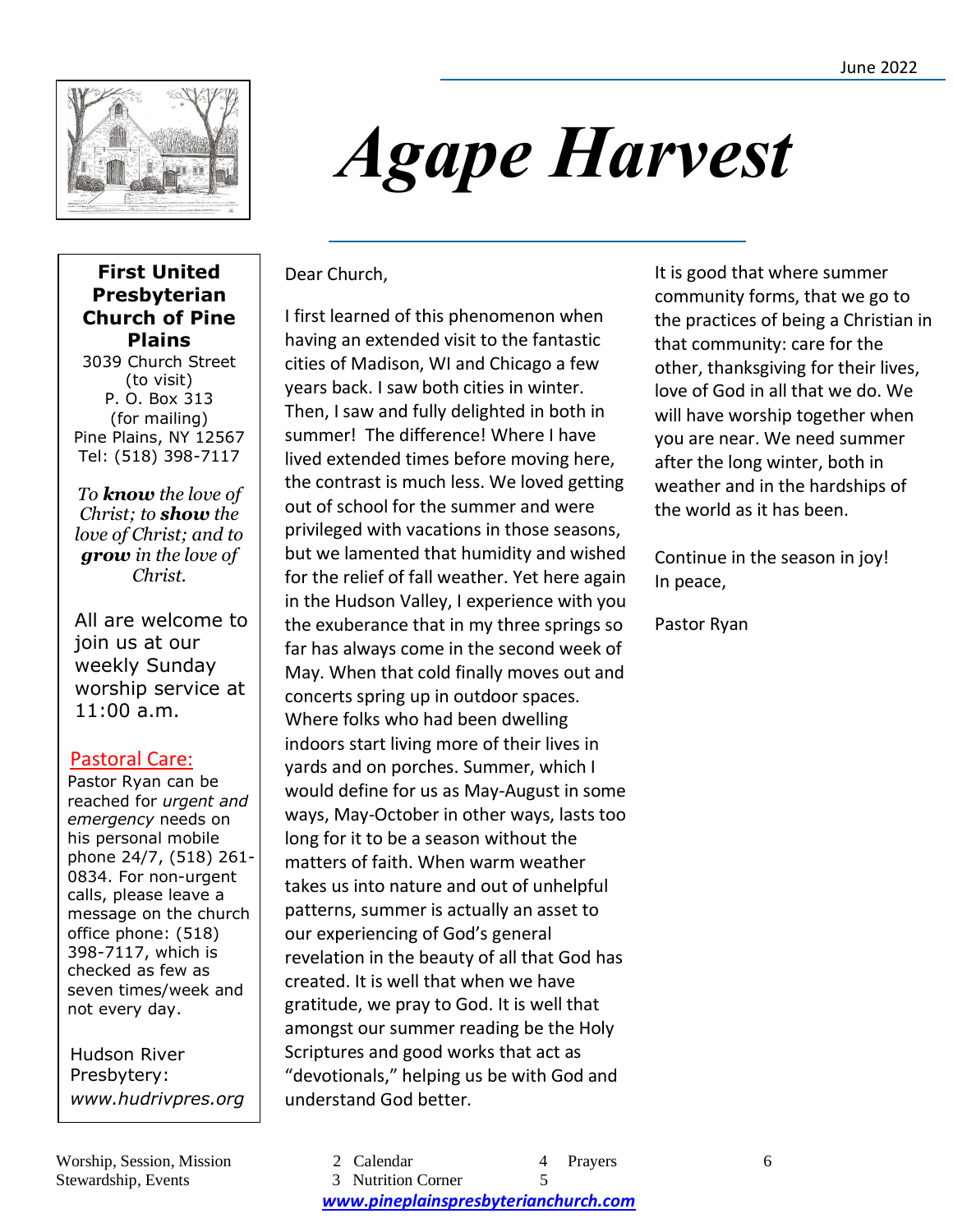## Page 2 **Agape Harvest** Agape Harvest **Agape Harvest** Agape Agape Harvest Agape Agape Agape Agape Agape Agape Agape Agape Agape Agape Agape Agape Agape Agape Agape Agape Agape Agape Agape Agape Agape Agape Agape Agape Agape **Worship**

## **Sunday Worship is at 11:00 am (indoors and adapted for COVID safety)**

### *Notes on Current, Adapted Worship*

We are worshiping in the church sanctuary. **Masks are optional!**

If you need to stay away from the gathering, we understand as we miss you. Worship service video streams at [facebook.com/groups/firstunitedpineplains](http://facebook.com/groups/firstunitedpineplains) Video is available there forever, to watch at any time. If you need another way to worship with us while you stay away from the gatherings, please ask Pastor Ryan. Perhaps a DVD you may play at home? Just ask.

*We will be having Communion every Sunday during the Easter Season.*

# **Our Leaders**

**SESSION:** Doug Hart (Clerk), Samantha Chase, Scott Chase, Deb Jackson, Ryan Orton, Jim Petrie, and Dyan Wapnick.

**DEACONS:** Marva Blackmar, Lynne Clinch, Dora Hage, Carol Hart, Pam Meccariello, and Amanda Zick.

## **Our next Session Mtg. is Wednesday July 27 at 7pm in the Fellowship Hall.**

# **Session Updates**

- Made Chicken BBQ, church breakfast (last scheduled was May 15), and potluck plans (last scheduled was May 22)
- Received word of Women's Association \$1500 donation to Ukrainian ministries of Church World Service
- Made plans for approaching neighboring churches on new ideas for shared ministry
- Approved possible outdoor worship in warm weather, up to once per month
- Approved June 26 combining in worship at Episcopal Church

# **Mission**



## **Local Assistance**

**Willow Roots:** Willow Roots is a non-profit community-based food pantry on South Main Street that compliments the Pine Plains Food Locker based at the Methodist Church. Willow Roots began several years ago by Lisa and Nelson Zayas as a way to receive excess produce donated by local farmers and gardeners and distribute to residents who experience food insecurity from around the Tri-state area. Willow Roots doesn't accept state or federal aid and relies exclusively on donations. They currently service 40+ households. Distribution is every Saturday *except* the 2nd Saturday of the month.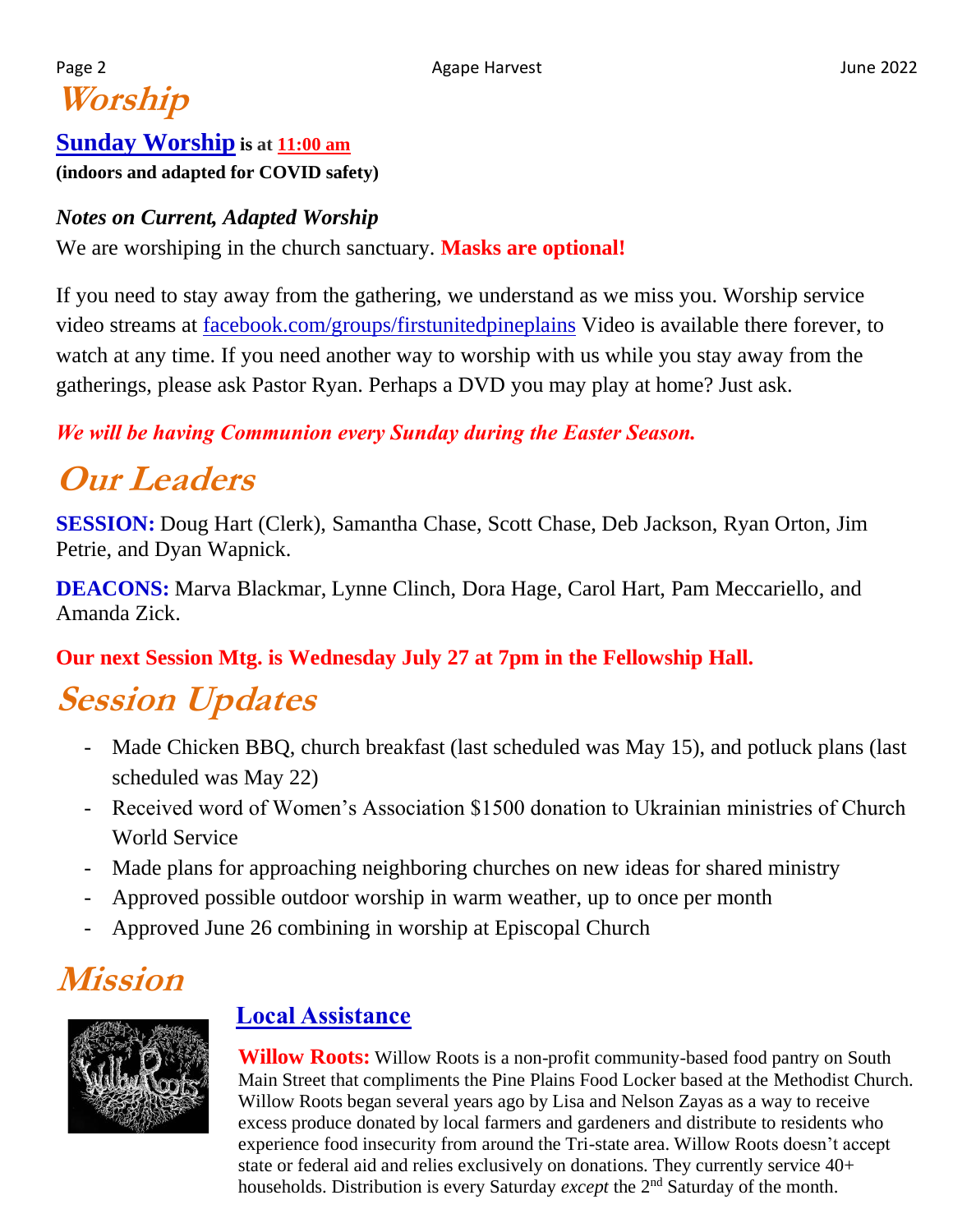#### June 2022 **Agape Harvest** Page 3

#### **Pine Plains Food Locker:**

The monthly drive items for May is canned vegetable or fruit. Toiletries are always welcomed. Please send \$ donations to the Pine Plains Food Locker 2852 Church Street Pine Plains, NY 12567 Distribution is on the 2<sup>nd</sup> Saturday of the month.



**A food box has been set up on the back porch of the Pine Plains Free Library. People can pick up/drop off non-perishable food items at any time.** 

# **Stewardship**

#### *Online giving with Venmo!*

- 1. Log into the Venmo app on your phone or tablet
- 2. Click "Pay or Request" -- the big blue button at the bottom
- 3. In the "Add Recipients" box type **@FUPCPP** (stands for First United Presbyterian Church Pine Plains)
- 4. Select "FirstUnitedPresbyterianChurch Pine Plains" if it doesn't populate automatically
- 5. Enter how much money you would like to donate
- 6. Add "what it's for" -- you can do this in emojis which is fun!
- 7. Click "Pay" on the bottom right-hand side
- 8. Select your payment method
- 9. Click "Pay" -- the big green button at the bottom
- 10. You're all set!

# **Events and Committees**

#### **COFFEE HOURS have returned!**

**Please find a signup sheet in the Fellowship Hall and put your name on it!** Hosting can be as easy as brewing the coffee we have in the kitchen, maybe add a little snack for 12 people or so. Others are welcome to bring more elaborate faire, yet this is not expected in the hosting. It is just as if some friends are coming by, and the host makes ready a few little items for hospitality. If you wish to host yet need some help paying for the snacks you want to provision, please see Pastor Ryan. Coffee continues weekly unless otherwise noted.

**June 26** - **10 AM** - **Community worship** celebrating God's LGBTQQI people - held at Church of The Regeneration (16 Pine Street, behind our church). **Note: there is no worship service held at our church this day.**

The Pine Plains Council of Churches has already been advancing the plan for our first in-person **Vacation Bible School** for children since 2019! The need to know they will have all the volunteers needed. If you are interested in volunteering, but cannot attend the meeting, please tell Pastor Ryan [\(pastorryanfirstunited@gmail.com](mailto:pastorryanfirstunited@gmail.com) or 518-398-7117). Pastor Ryan will be there with you daily during the event week running four days: **August 22-25, 9am-noon**.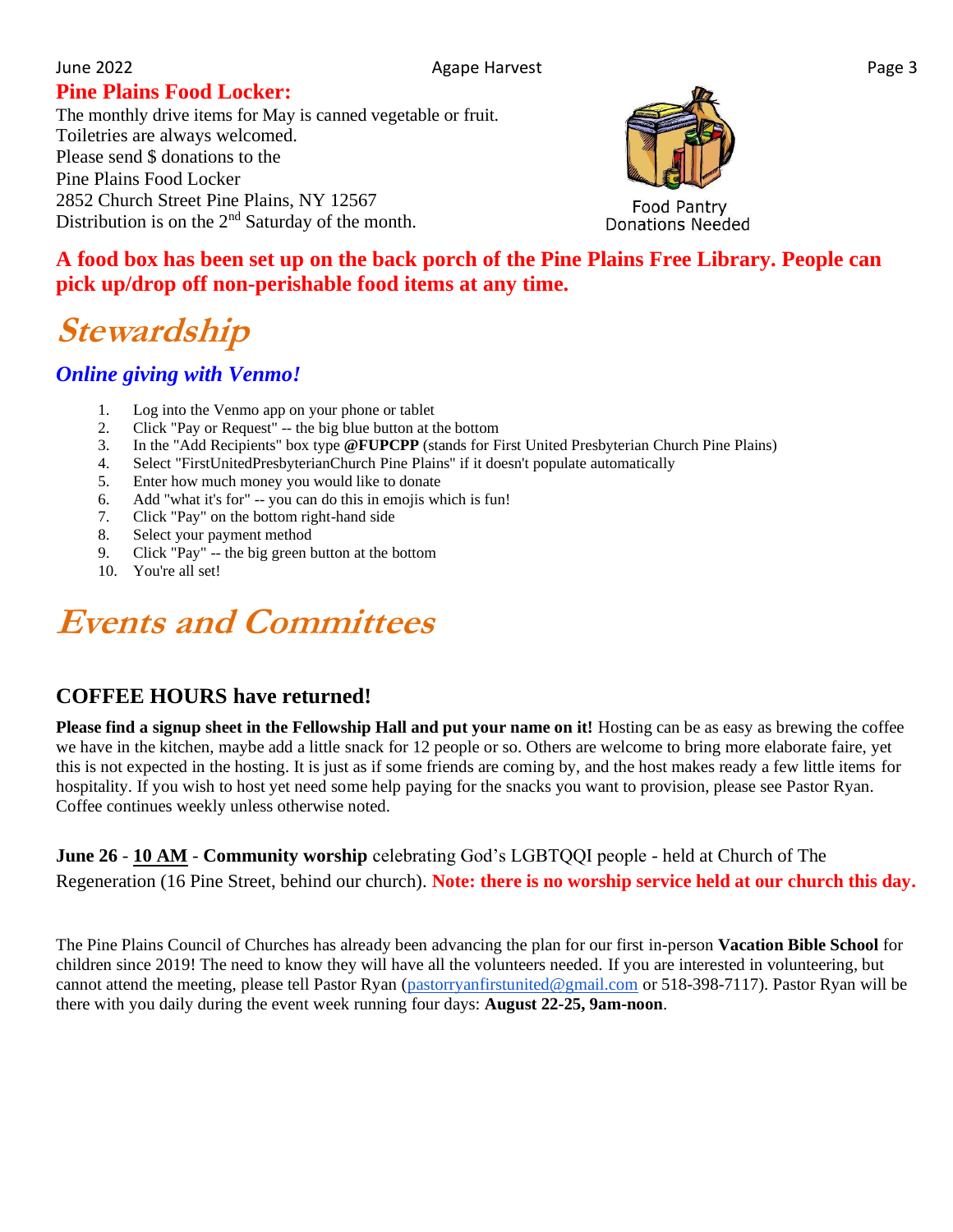## Page **Calendar**

| June 2022                                                                                                                    |                                                    |                                        |        |                      |                 |                |
|------------------------------------------------------------------------------------------------------------------------------|----------------------------------------------------|----------------------------------------|--------|----------------------|-----------------|----------------|
| Sun                                                                                                                          | Mon                                                | Tue                                    | Wed    | Thu                  | Fri.            | Sat            |
| 29<br>11 am - 12 pm<br><b>Sunday Worship</b><br>(Church)                                                                     | 30<br>Memorial Day<br>11 am - 12 pm<br>Chicken BBQ | 31                                     | June 1 | 2                    | 3               | 4              |
| 5<br>Pentecost<br>11 am - 12 pm<br><b>Sunday Worship</b><br>(Church)                                                         | 6<br>Whit Monday                                   | 7<br>7 pm - 9 pm<br><b>Session Mtg</b> | 8      | 9                    | 10              | 11             |
| 12 <sub>2</sub><br><b>Trinity Sunday</b><br>11 am - 12 pm<br><b>Sunday Worship</b><br>(Church)                               | 13                                                 | 14                                     | 15     | 16<br>Corpus Christi | 17              | 18             |
| 19<br>11 am - 12 pm<br><b>Sunday Worship</b><br>(Church)                                                                     | 20                                                 | 21                                     | $22\,$ | 23                   | $\overline{24}$ | 25             |
| 26<br>10 am - 11 am<br>Community<br>Worship at the<br>Church of the<br>Regeneration -<br>celebrating God's<br>LGBTQQI people | 27                                                 | 28                                     | 29     | 30                   | 1               | $\overline{2}$ |
|                                                                                                                              |                                                    |                                        |        |                      |                 |                |
|                                                                                                                              |                                                    |                                        |        |                      |                 |                |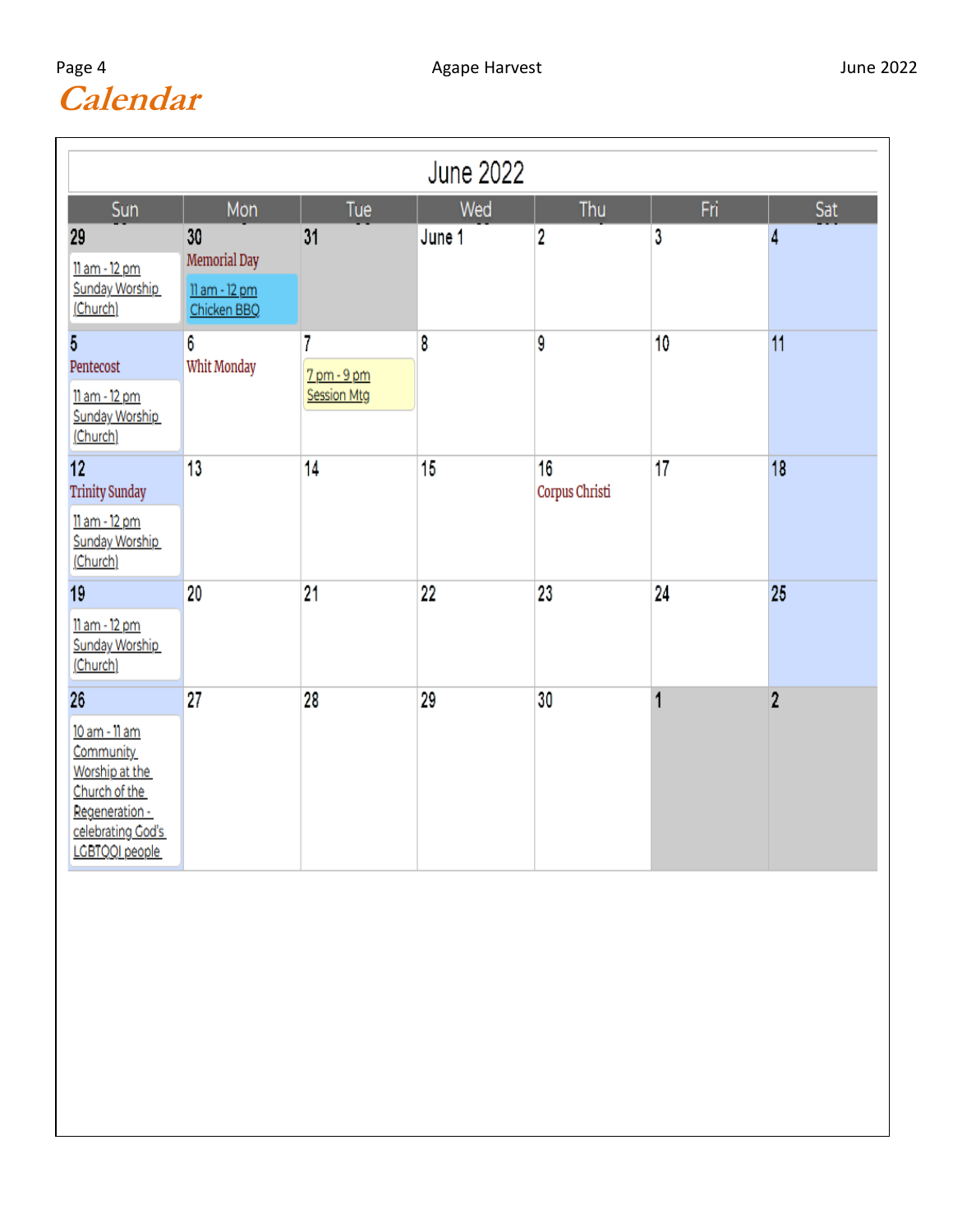#### **NUTRITION**



 *By Lynne Clinch*

#### **Amish Recipes**

Here it is June and things have not gotten better in the grocery stores. Smart, careful shopping is what we have to do. I can't emphasize enough menu planning ahead of time and utilization of leftover meals. Enough said….

June brings graduations and we have that ahead of us. Happy times all around. Looking forward to the celebrations and of course the family get-togethers. We were recently in Ronks, PA. It's an annual trip we take into Amish country. We go to buy flowers, buy fabric and of course sight see! So enjoyed the pace and culture; and, of course, the food.

While there had a dish called chicken with broccoli and cheese sauce. When I got home I decided to look up the recipe. I wasn't happy with it as written so decided to make a knock off dish. So here's what I did!

Taking a whole chicken breast I diced it into 1-inch cubes. I put about 2 tsp. oil in sauté pan and browned the chicken. Removing from the pan, added more oil and cooked a medium diced onion until translucent. Removing the onion from the sauté pan, I then added half a stick of butter and melted it. Adding 3 T. flour I made a roux and when cooked added 2 cups milk. When thickened added about 1 cup of grated cheddar cheese. Seasoned with pepper and a pinch of nutmeg but no salt. I then added the chicken back into the pan to finish cooking on low heat. In another pot I brought water to a boil adding the juice of 1 lemon in place of salt and added 1 ½ cups long grain rice. Set the cooking time to 18 minutes for perfect rice. Using a strainer over the cooking rice I cooked broccoli florets (maybe 2 cups) for 3 minutes then added to cheese sauce to finish cooking. I served chicken broccoli in sauce over the rice. Nothing was over cooked as I feared it would be in the original casserole recipe. My recipe tester declared it a keeper. So I'll be making again but on cooler summer night. This dish can feed 4 or leftover meal for 2. Or you certainly can add more chicken and/or broccoli to increase as needed. Or add carrot coins and cauliflower for a change. Just enjoy taking a recipe and making it your own.

While looking through my Amish Cookbook I saw a side dish that would be a hit at any summer time menu. It can be made with fresh, frozen or canned corn. I'd wait until fresh is available or substitute with frozen that had been defrosted. Recipe can certainly be doubled or tripled depending on needs.

#### **Corn Salad with Creamy Italian Dressing** Serves 6 Best made a day ahead of time

 $\frac{1}{2}$  c. mayonnaise  $\frac{1}{4}$  c. red wine vinegar  $\frac{1}{4}$  c. oil (olive or vegetable) 1 clove garlic, crushed 2 tsp. water  $\frac{1}{2}$  tsp. black pepper  $\frac{1}{2}$  tsp. white sugar  $\frac{1}{4}$  tsp. salt (optional) defrosted

 $\frac{1}{4}$  tsp. Italian seasoning 1 pinch cayenne pepper 1 16 oz. package frozen corn, 1 c. diced red peppers (or canned roasted red peppers chopped)

Salt and pepper to taste Basil leaves, thinly sliced, as desired Olive oil

Whisk first 10 items together until thick and creamy. Store in refrigerator overnight. Option is to use store prepared salad dressing, your choice. Next heat olive oil in sauté pan and cook corn until light brown and toasted about 15 minutes. Mix corn and peppers\* in bowl. Pour enough dressing to coat, add seasonings and mix well. Stir in basil and toss just prior to serving. And on that note can serve cold or at room temperature. I've not made this particular dish but I almost think I'd add onion to the corn while cooking for additional flavor.

\*If using fresh peppers sauté with corn. Also, if dressing is mixed with corn while hot the flavor is absorbed for better taste.

One last recipe called Amish Slaw I have to pass along. Basically, you shred a head of cabbage and medium onion and add 1 cup sugar mixing well in bowl. In saucepan add 1 cup vinegar, ¾ cup vegetable oil, 1 tsp. each of salt, celery seed, sugar and prepared mustard. Bring to boil and cook for 3 minutes. Cool then pour over the cabbage. Refrigerate overnight for best flavor. Good recipe when you don't want a mayo-based slaw.

If you try any of these recipes let me know how you liked it. Until next time, Happy Cooking….